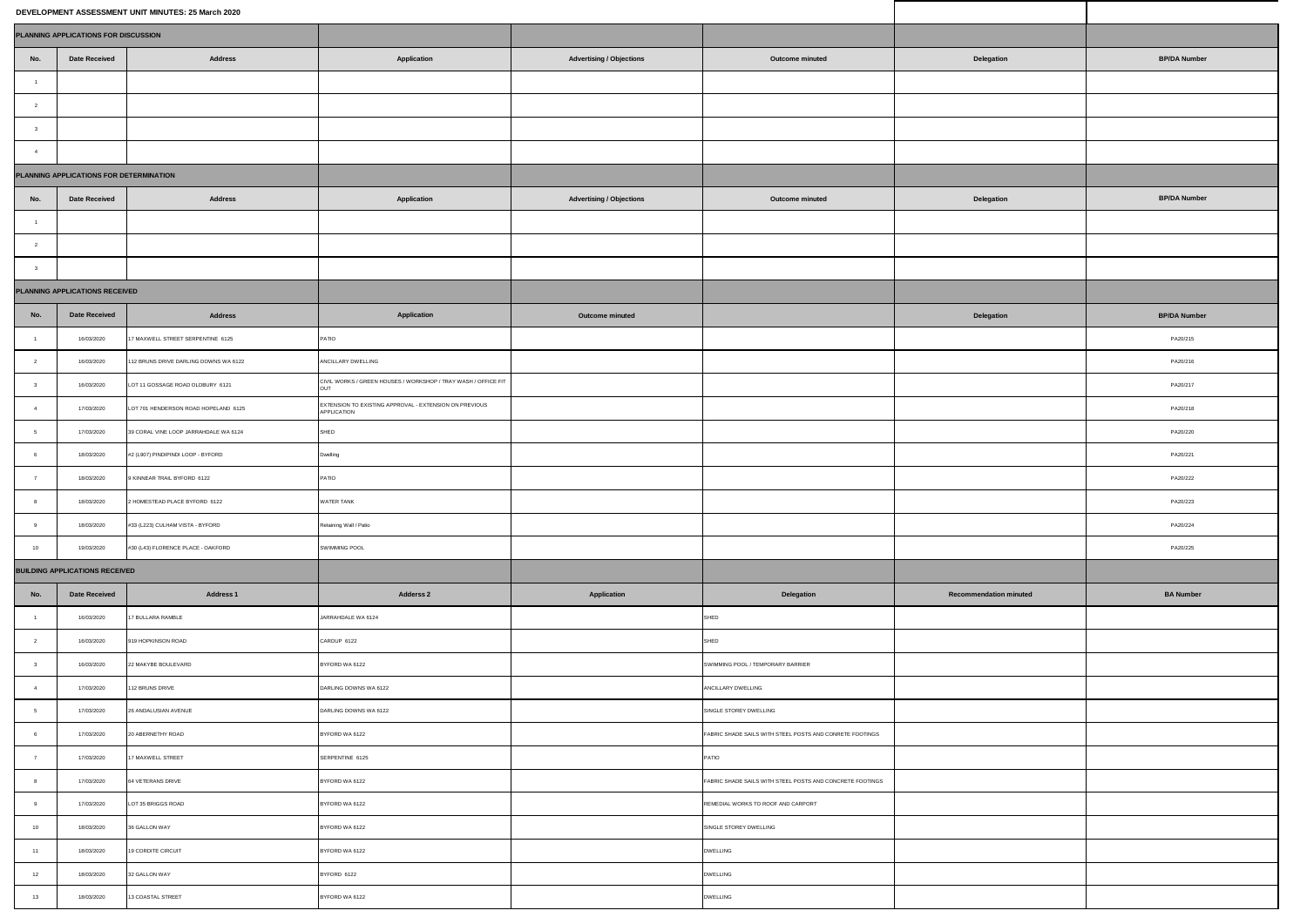| 14                                                  | 18/03/2020                            | 4A CHOULES STREET                          | BYFORD WA 6122                                                            |                     | DWELLING                                    |                     |  |
|-----------------------------------------------------|---------------------------------------|--------------------------------------------|---------------------------------------------------------------------------|---------------------|---------------------------------------------|---------------------|--|
| 15                                                  | 18/03/2020                            | 232 RANDELL ROAD                           | MARDELLA WA 6125                                                          |                     | POOL SECURITY BARRIER                       |                     |  |
| $16\,$                                              | 18/03/2020                            | 313 GULL ROAD                              | SERPENTINE WA 6125                                                        |                     | SHED AND WATER TANK                         |                     |  |
| 17                                                  | 19/03/2020                            | 33 CULHAM VISTA                            | BYFORD WA 6122                                                            |                     | RETAINING WALL AND PATIO                    |                     |  |
| 18                                                  | 19/03/2020                            | 174 KOKODA BOULEVARD                       | BYFORD WA 6122                                                            |                     | SINGLE STOREY DWELLING WITH ATTACHED GARAGE |                     |  |
| 19                                                  | 19/03/2020                            | 15 WHITNEY ROAD                            | BYFORD WA 6122                                                            |                     | PATIO                                       |                     |  |
| 20                                                  | 20/03/2020                            | 60 ZIRCON DRIVE                            | BYFORD WA 6122                                                            |                     | PATIO                                       |                     |  |
| 21                                                  | 23/03/2020                            | 4 CLEMATIS STREET                          | BYFORD WA 6122                                                            |                     | POOL AND SECURITY BARRIER                   |                     |  |
| 22                                                  | 24/03/2020                            | 95 COMIC COURT CIRCUIT                     | DARLING DOWNS WA 6122                                                     |                     | SHED                                        |                     |  |
|                                                     | <b>BUILDING PERMIT DETERMINATIONS</b> |                                            |                                                                           |                     |                                             |                     |  |
| No.                                                 | <b>Date Approved</b>                  | <b>Address</b>                             | Proposal                                                                  | Recommended minuted | Delegation                                  | <b>BP/DA Number</b> |  |
| $\overline{1}$                                      | 16/03/2020                            | 23 LEARMOUTH TURN BYFORD WA 6122           | WATER TANK                                                                |                     | 2.1.1                                       | BA19/914            |  |
| $\overline{2}$                                      | 16/03/2020                            | 93 CAVANAGH CLOSE CARDUP WA 6122           | <b>SWIMMING POOL</b>                                                      |                     | 2.1.1                                       | BA20/107            |  |
| $\overline{\mathbf{3}}$                             | 16/03/2020                            | 247 RAPIDS ROAD SERPENTINE 6125            | SHED                                                                      |                     | 2.1.1                                       | BA20/109            |  |
| $\boldsymbol{4}$                                    | 16/03/2020                            | 24 ANDALUSIAN AVENUE DARLING DOWNS WA 6122 | DWELLING                                                                  |                     | 2.1.1                                       | BA20/157            |  |
| 5                                                   | 16/03/2020                            | GRANITE APPROACH BYFORD WA 6122            | DWELLING                                                                  |                     | 2.1.1                                       | BA20/177            |  |
| $_{\rm 6}$                                          | 17/03/2020                            | 93 CAVANAGH CLOSE CARDUP WA 6122           | POOL BARRIER FENCE                                                        |                     | 2.1.1                                       | BA20/106            |  |
| $\overline{7}$                                      | 17/03/2020                            | 6 GLANCER ROAD WHITBY WA 6123              | DWELLING                                                                  |                     | 2.1.1                                       | BA20/108            |  |
| 8                                                   | 17/03/2020                            | LOT 25 ROSE ROAD MUNDIJONG 6123            | SHED                                                                      |                     | 2.1.1                                       | BA20/116            |  |
| 9                                                   | 17/03/2020                            | LOT 5108 HALL ROAD SERPENTINE 6125         | SHED                                                                      |                     | 2.1.1                                       | BA20/135            |  |
| 10                                                  | 17/03/2020                            | 36 PINDIPINDI LOOP BYFORD WA 6122          | PATIO                                                                     |                     | 2.1.1                                       | BA20/143            |  |
| 11                                                  | 17/03/2020                            | 7 UNWIN WAY BYFORD WA 6122                 | DWELLING                                                                  |                     | 2.1.1                                       | BA20/148            |  |
| 12                                                  | 17/03/2020                            | WARRINGTON ROAD BYFORD 6122                | OCCUPANCY PERMIT - CHILDCARE CENTRE                                       |                     | 2.1.3                                       | BA20/176            |  |
| 13                                                  | 17/03/2020                            | 16 BILYA AVENUE MARDELLA WA 6125           | DWELLING                                                                  |                     | 2.1.1                                       | BA20/78             |  |
| 14                                                  | 18/03/2020                            | 96 BOURNBROOK AVENUE CARDUP WA 6122        | WATER TANK                                                                |                     | 2.1.1                                       | BA20/155            |  |
| 15                                                  | 18/03/2020                            | 8B SOUTH CRESCENT BYFORD 6122              | PATIO                                                                     |                     | 2.1.1                                       | BA20/174            |  |
| $16\,$                                              | 23/03/2020                            | 14 ANZAC CRESCENT BYFORD WA 6122           | PATIO                                                                     |                     | 2.1.1                                       | BA20/180            |  |
| HEALTH APPLICATIONS RECEIVED                        |                                       |                                            |                                                                           |                     |                                             |                     |  |
| No.                                                 | <b>Date Received</b>                  | <b>Address</b>                             | Proposal                                                                  | Recommended minuted | Delegation                                  | <b>BP/DA Number</b> |  |
| $\overline{1}$                                      | 17/03/2020                            | 15 Covenant Lane, Byford                   | Skin Penetration Application                                              |                     |                                             | IN20/5970           |  |
|                                                     | <b>HEALTH APPLICATIONS DETERMINED</b> |                                            |                                                                           |                     |                                             |                     |  |
| No.                                                 | <b>Date Received</b>                  | <b>Address</b>                             | Proposal                                                                  | Recommended minuted | Delegation                                  | <b>BP/DA Number</b> |  |
| $\blacksquare$                                      | 16/03/2020                            | Bilya Avenue, Mardella 16 (L233)           | Approval to Construct or Install an Apparatus for the Treatment of Sewage |                     | $1.4\,$                                     |                     |  |
| $\overline{\phantom{a}}$                            | 20/03/2020                            | oleman Close, Cardup (L901)                | ermit to Use Apparatus for the Treatment of Sewage                        |                     | $1.4\,$                                     |                     |  |
| $\overline{\mathbf{3}}$                             | 20/03/2020                            | leman Close, Cardup (L901)                 | ermit to Use Apparatus for the Treatment of Sewage                        |                     | $1.4\,$                                     |                     |  |
|                                                     | HEALTH APPLICATIONS FOR DISCUSSION    |                                            |                                                                           |                     |                                             |                     |  |
| No.                                                 | <b>Date Received</b>                  | <b>Address</b>                             | Proposal                                                                  | Recommended minuted | Delegation                                  | <b>BP/DA Number</b> |  |
| $-1$                                                |                                       |                                            |                                                                           |                     |                                             |                     |  |
| <b>APPLICATIONS FOR DETERMINATION - Engineering</b> |                                       |                                            |                                                                           |                     |                                             |                     |  |